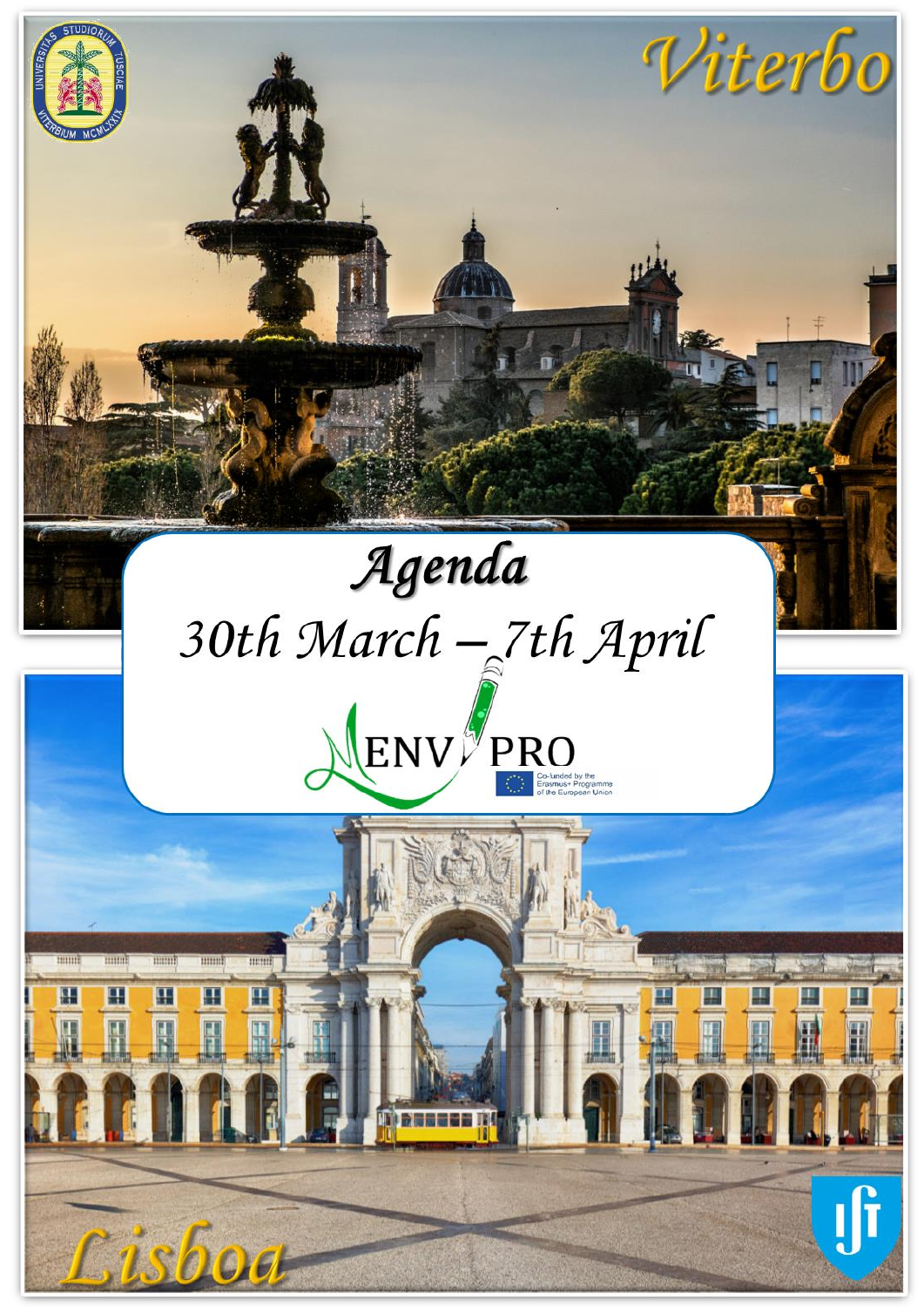| <b>Saturday 30 March 2019</b> |                                                                                                                              |
|-------------------------------|------------------------------------------------------------------------------------------------------------------------------|
| 13:00                         | <b>Transfer from Fiumicino to Viterbo</b>                                                                                    |
| 17:00                         | Viterbo's visit                                                                                                              |
| 20:00                         | Dinner Aperitif at "Magnamagna"<br>https://www.facebook.com/magnamagna.prodottotipico                                        |
| <b>Sunday 31 March 2019</b>   |                                                                                                                              |
| <b>Free Time</b>              |                                                                                                                              |
| <b>Monday 01 April 2019</b>   |                                                                                                                              |
| $09:30 - 10:00$               | Welcoming<br>by Prof. Merendino                                                                                              |
| $10:00 - 11:30$               | <b>Swot Analysis best practice methodology</b><br>by Andrey Girenko                                                          |
| 11:00-11:30                   | <b>Coffee break &amp; Networking</b>                                                                                         |
| $11:30 - 12:15$               | Presentation by CENS, ISEC and GSU<br>(Universities and accreditation)                                                       |
| $12:15 - 13:00$               | Presentation byGRENA, ISU and UG<br>(Universities and accreditation)                                                         |
| $13:00 - 14:30$               | <b>Light Lunch</b>                                                                                                           |
| $14:30 - 15:00$               | <b>Presentation by Fernando Carvalhoand</b><br><b>Chiara Baldacchini</b><br>Environmental monitoring and measurement devices |
| 15:00-15:30                   | <b>Presentation by Raffaele Casa</b><br>Applied remote sensing for the environment                                           |





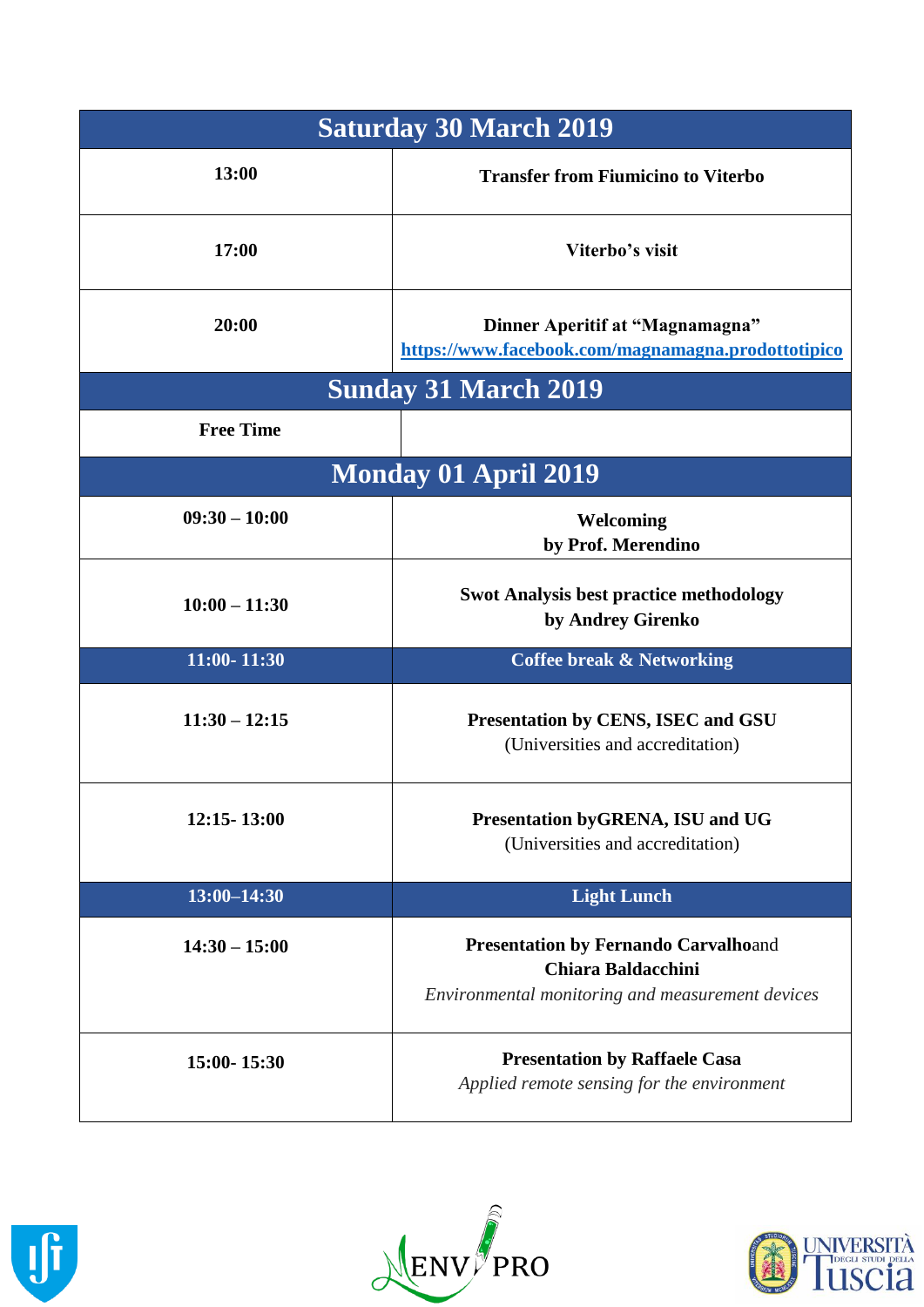| $15:30 - 16:00$ | <b>Presentation by Sara Marinari</b> and Gabriele Guidolotti<br>Environmental <b>bio</b> -geochemistry |
|-----------------|--------------------------------------------------------------------------------------------------------|
| $16:00 - 16:30$ | <b>Presentation by Sara Marinari</b><br>Soil Quality Management                                        |
| $16:30 - 17:00$ | Q&A<br><b>Closing remarks</b>                                                                          |
| $17:00 - 18:30$ | <b>Tuscia Departments Visit</b>                                                                        |
| 20:00           | Dinnerat "Fratelli La Bufala"<br>https://www.facebook.com/FratelliLaBufalaViterbo/                     |

| Tuesday 02 April 2019 |                                                                                                                              |
|-----------------------|------------------------------------------------------------------------------------------------------------------------------|
| $10:00 - 11:00$       | <b>Presentation by David Pipoyan</b><br>Environmental risk assessment<br>Environmental toxicology<br>Food safety and defence |
| $10:30 - 11:00$       | Financial keynote speech by Angela Fattoretti                                                                                |
| $11:30 - 11:30$       | Q&A<br><b>Quality Control Framework</b>                                                                                      |
| 11:00-11:30           | <b>Coffee break &amp; Networking</b>                                                                                         |
| $11:30 - 12:00$       | <b>Discussion about accreditation</b>                                                                                        |
| $13:00 - 14:15$       | <b>Light lunch</b>                                                                                                           |
| 14:30                 | <b>Transfer to CNR Lab-Porano</b>                                                                                            |





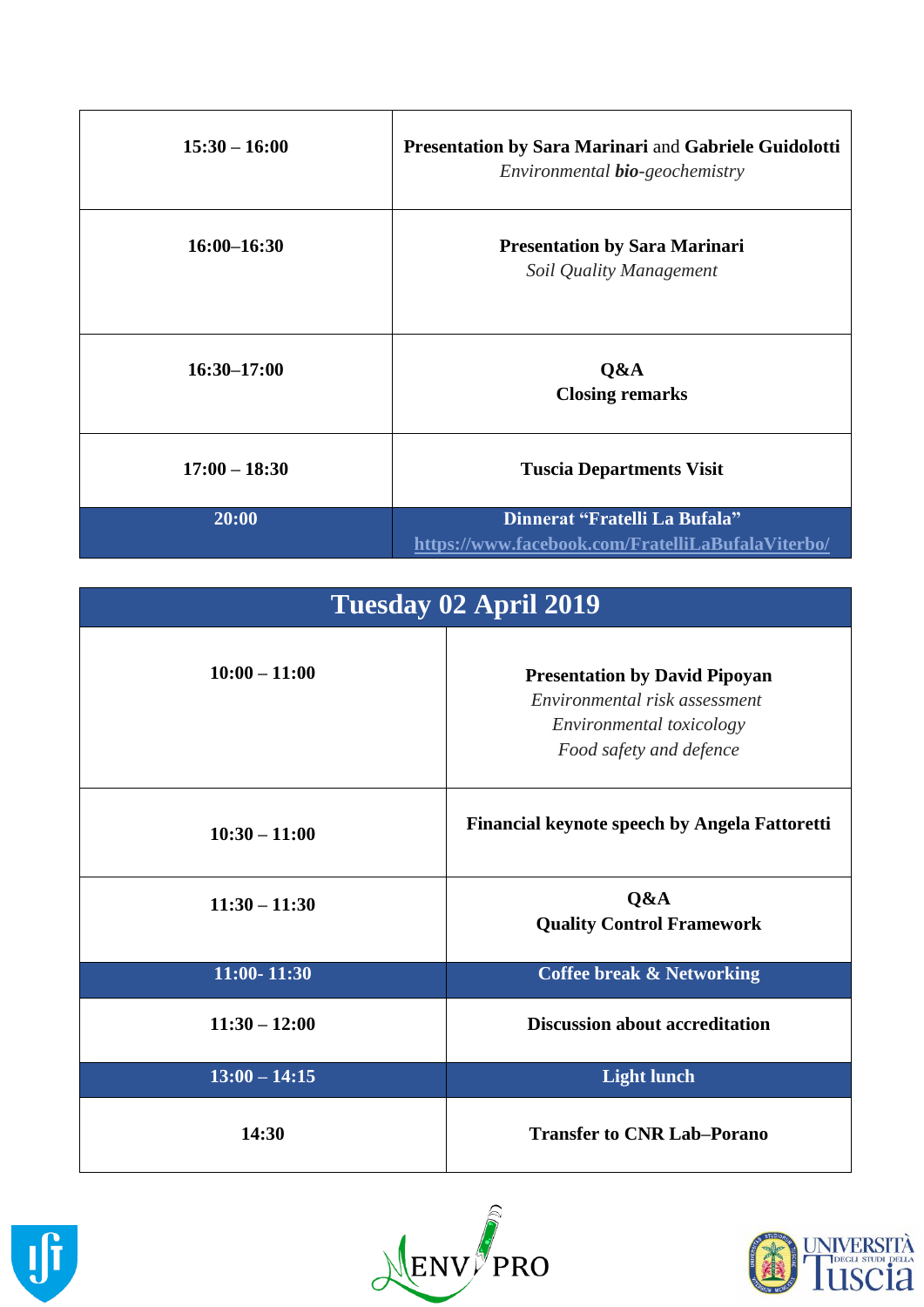| $15:00 - 15:30$ | <b>Welcoming Carlo Calfapietra</b>                                                  |
|-----------------|-------------------------------------------------------------------------------------|
| $15:30 - 16:15$ | <b>Villa Paolina and Labs Visit</b>                                                 |
| $16:15 - 16:30$ | <b>Coffee break &amp; Networking</b>                                                |
| $16:30 - 17:00$ | <b>Presentation by Silvia Portarena</b><br><b>Environmental Statistics</b>          |
| $17:00 - 17:30$ | <b>Presentation by Gabriele Guidolotti</b><br>Applied Ecology in Urban Environments |
| $17:30 - 18:00$ | Q&A<br><b>Closing remarks</b>                                                       |
| $18:00 - 18:30$ | <b>Transfer from Porano to Viterbo</b>                                              |
| 20:00           | Social Dinnerat "I Giardini di Ararat"<br>https://www.igiardinidiararat.com/        |

| Wednesday 03 April 2019 |                                                                                                                                  |
|-------------------------|----------------------------------------------------------------------------------------------------------------------------------|
| <b>13:00</b>            | <b>Transfer from Viterbo to Fiumicino Airport for</b><br>the participants outside "Tuscia Hotel".<br>Flight at 17:05 for Lisbon. |





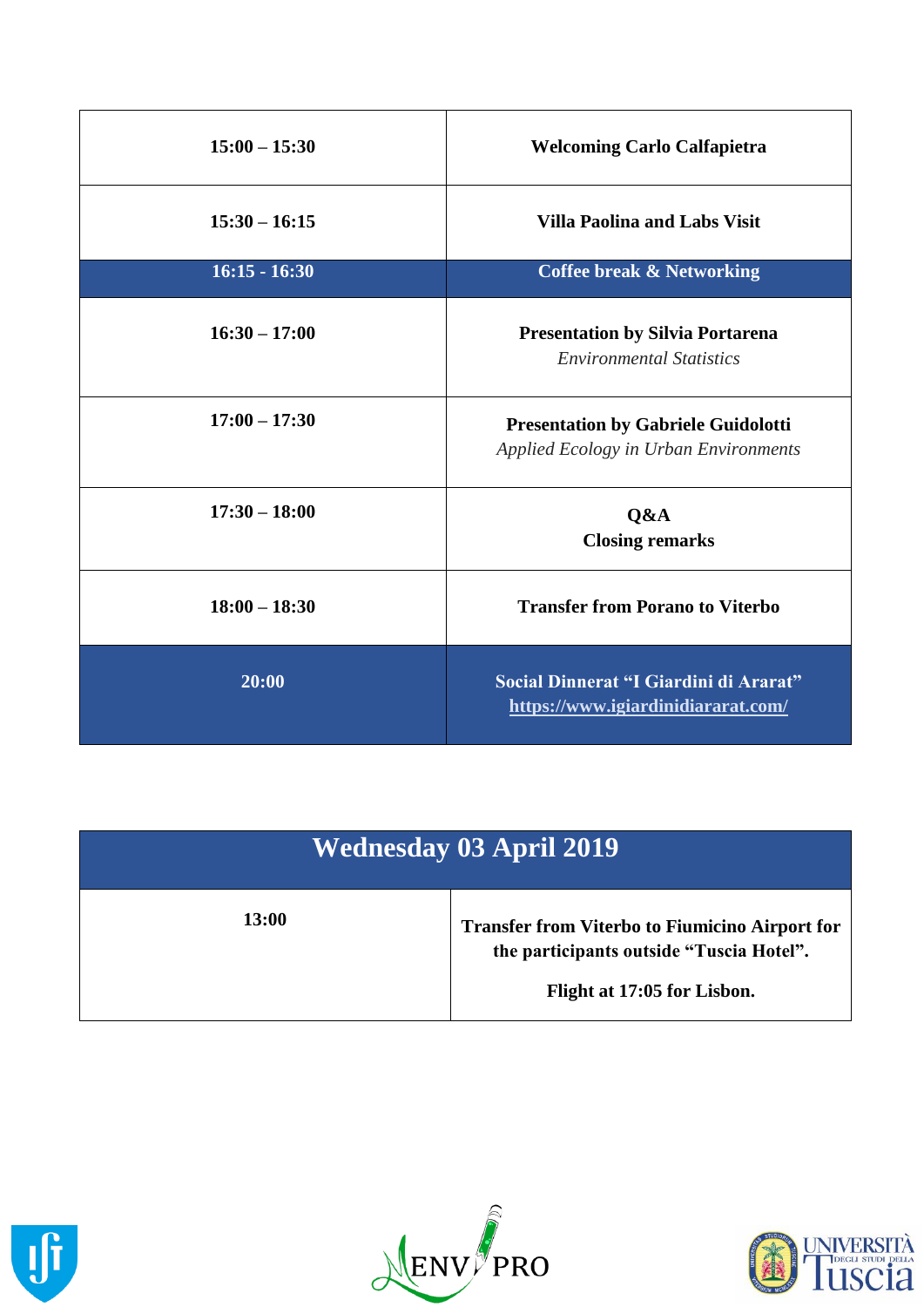| <b>Thursday 04 April 2019</b> |                                                                                                                           |
|-------------------------------|---------------------------------------------------------------------------------------------------------------------------|
| 08:30                         | <b>Departure from Hotel/residence</b><br>A van from IST will be there to provide transfer                                 |
| $09:15 - 09:30$               | <b>Opening remarks by local Host</b>                                                                                      |
| $10:00 - 10:30$               | <b>Presentation by Fernando Carvalho</b><br>Environmental radiation protection                                            |
| $10:30 - 11:00$               | <b>Coffee break &amp; Networking</b>                                                                                      |
| $11:00 - 12:00$               | Presentations by MENVIPRO participants on<br>Q&A.                                                                         |
| $12:00 - 12:30$               | <b>Presentation by Portuguese colleagues on the</b><br><b>Master course on Geography and Geophysics</b>                   |
| 12:30-14:00                   | <b>Lunch at Canteen of the Institute</b>                                                                                  |
| $14:00 - 14:30$               | <b>Presentation by Portuguese colleagues on the</b><br><b>Master Course on Environment and Health</b>                     |
| 14:30-15:00                   | <b>Presentation by Portuguese colleagues on the</b><br><b>Master Course on Geological Engineering and</b><br><b>Mines</b> |
| 15:00-15:30                   | <b>Presentation by the Portuguese Agency for</b><br><b>Accreditation of Higher Education (A3ES)</b>                       |
| $15:30 - 16:00$               | <b>Coffee break &amp; Networking</b>                                                                                      |
| 16:30 -17:30                  | <b>Bologna Process, Course Accreditation.</b><br>Around the table discussion                                              |
| 17:30                         | <b>Return to city (IST van)</b>                                                                                           |
| 19:30                         | <b>Social dinner at Lisbon</b>                                                                                            |





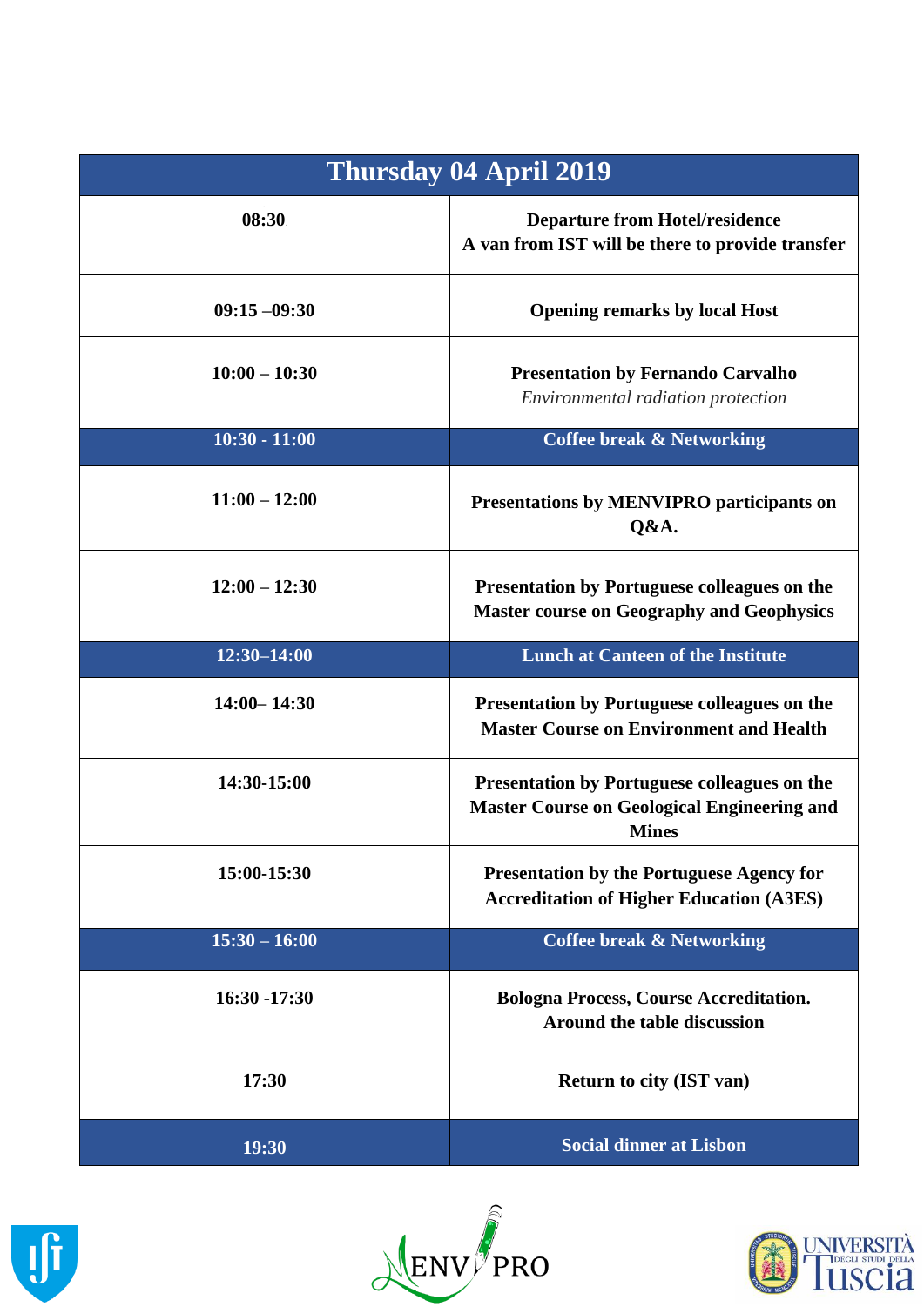| Friday 05 April 2019 |                                                                                                              |
|----------------------|--------------------------------------------------------------------------------------------------------------|
| 08:30                | <b>Departure from Hotel/residence</b><br>A van from IST will be there to provide transfer                    |
| $09:15 - 10:30$      | Discussion about the best communication and<br>dissemination for the MENVIPRO project by all<br>participants |
| $10:30 - 11:00$      | <b>Coffee break &amp; Networking</b>                                                                         |
| $11:00 - 12:30$      | Visit of the Environmental radioactivity and<br>radioprotection laboratory (in the campus)                   |
| $12:30 - 14.00$      | <b>Lunch at Canteen of the Institute</b>                                                                     |
| $14:00 - 15:30$      | Discussion on Q&Aand Accreditation                                                                           |
| 15:30-16:00          | <b>Coffee break &amp; Networking</b>                                                                         |
| 16:00-17:30          | <b>Conclusion &amp; Closing remarks</b>                                                                      |
| 17:30                | <b>Return to city (IST van)</b>                                                                              |
| 19:30                | <b>Group dinner at Lisboa</b>                                                                                |





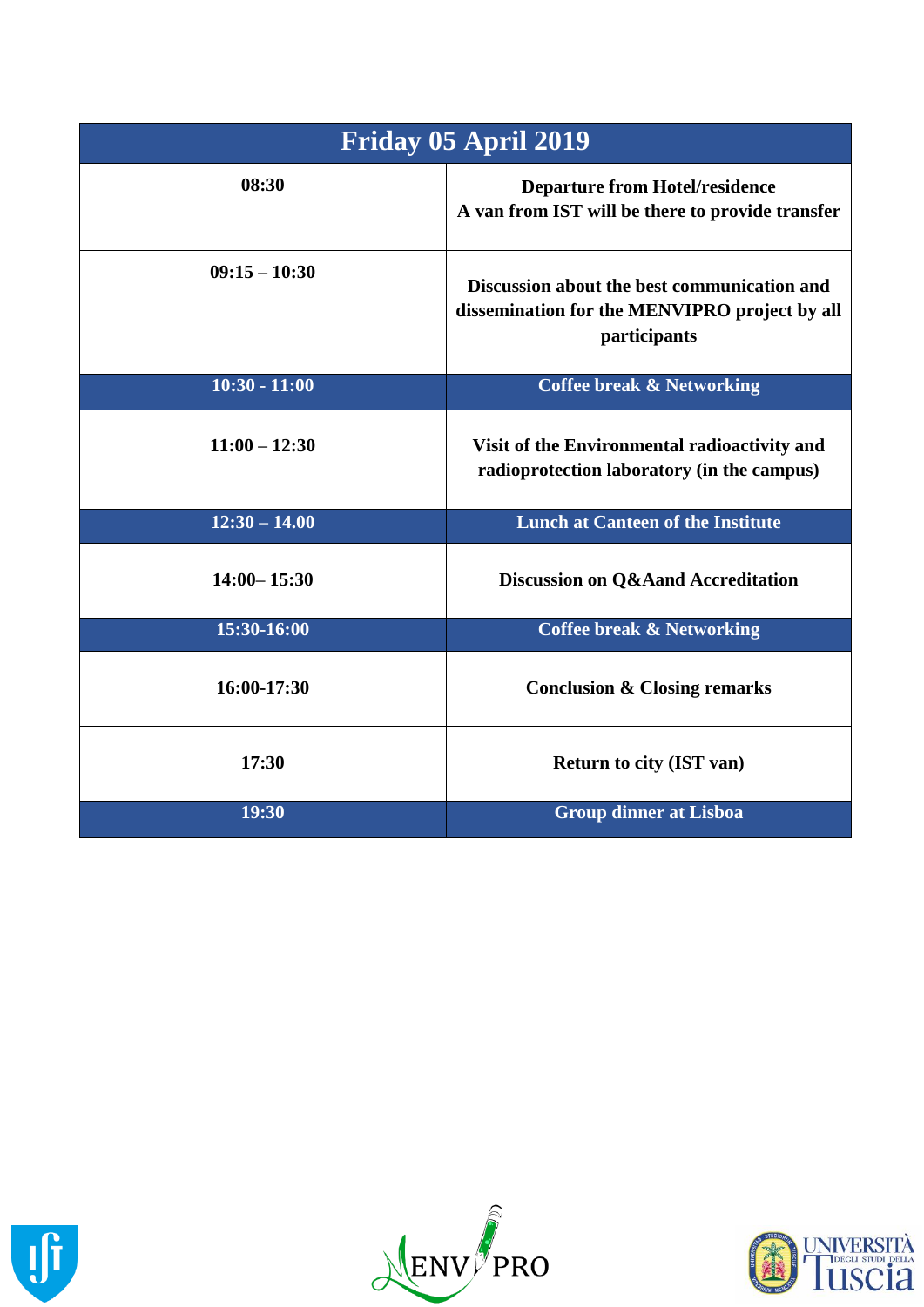## **Saturday 06 April 2019**

**Proposed activities**

**16:00 - 17:00**

**Visit of the Gulbenkian Foundation Arts Museum (Tickets offered)**

**Option at the same place (special for our Armenian Colleagues)**

**Conversation with Tigran Mansurian**

**April 6, 16:00 - Auditorium 3 of the Headquarters Building**



Tigran Mansurian @Svetlana Nersesvan

**Tigran Mansurian**

**Tigran Mansurian @Svetlana Nersesyan** Armenian born in Beirut, Lebanon, Tigran Mansurian is recognized as one of the precursors of

contemporary music in the former USSR and the first to introduce modern techniques of composition in Soviet Armenia, where he has lived since 1947. Composer of works for orchestra, chamber music, choral and vocals, his music traveled the world.

The conversation with Miguel Sobral Cid, deputy director of the Foundation's Music Service, will have simultaneous translation.







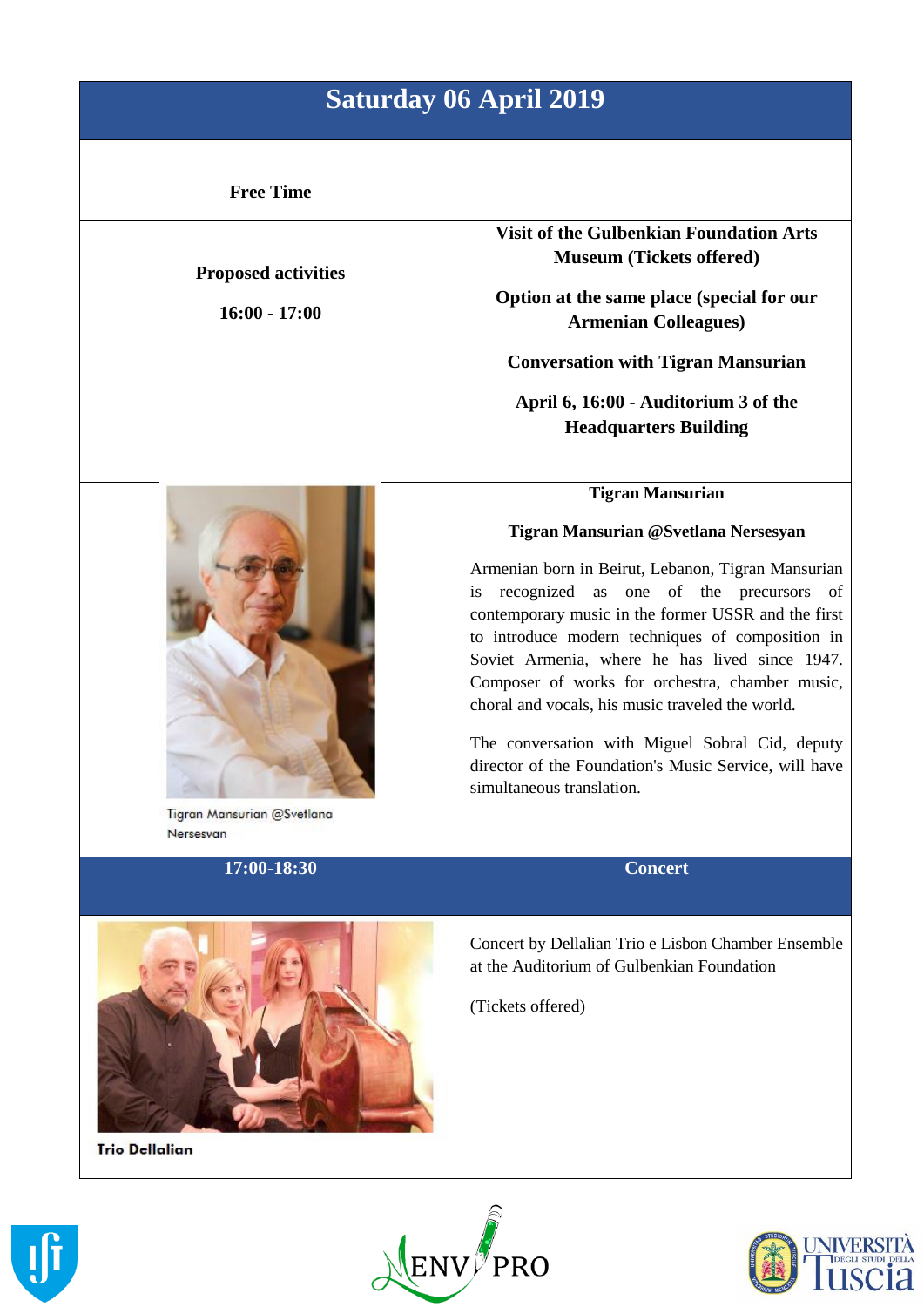| Sunday 07 April 2019 |                       |
|----------------------|-----------------------|
| <b>Travel day</b>    | <b>Return at Home</b> |

| <b>Additional Information</b>                                                            |                                                                                                                     |
|------------------------------------------------------------------------------------------|---------------------------------------------------------------------------------------------------------------------|
| Viterbo                                                                                  | Lisboa<br>Ţļŗ                                                                                                       |
| Place of the meeting:<br>"NelloLupori"<br>Experimental<br>Farm<br>(UNITUS)               | Place of the meeting:<br>Instituto Superior Técnico de Lisboa (UL)                                                  |
| Lunch and Coffee Break<br>offered by University of Tuscia                                | Coffee Break offered by Instituto Superior<br>Técnico de Lisboa (UL)                                                |
| Saturday, March 30                                                                       | Thursday, April 04 and Friday, April 05                                                                             |
| Dinner at "Magna Magna"<br>The cost is $€10$ per person<br>drinks a part                 | Lunches at <b>Canteen</b> of the of the Instituto<br><b>Superior Tecnico</b><br>The cost is $\epsilon$ 5 per person |
| Monday, April 01                                                                         | Thursday, April 04                                                                                                  |
| Dinner at "Fratelli La Bufala"<br>The cost about $\epsilon$ 10/ $\epsilon$ 15 per person | Social Dinner at "Varanda de<br>Lisboa", roof-top (Thursday, April<br>4) offered by IST                             |
| Tuesday, April 02                                                                        | Friday, April 05                                                                                                    |
| Social Dinner at "I Giardini di<br><b>Ararat</b> " offered by University of<br>Tuscia    | Dinner at "Museu da Cerveja"<br>The cost about $\epsilon$ 35 per person                                             |